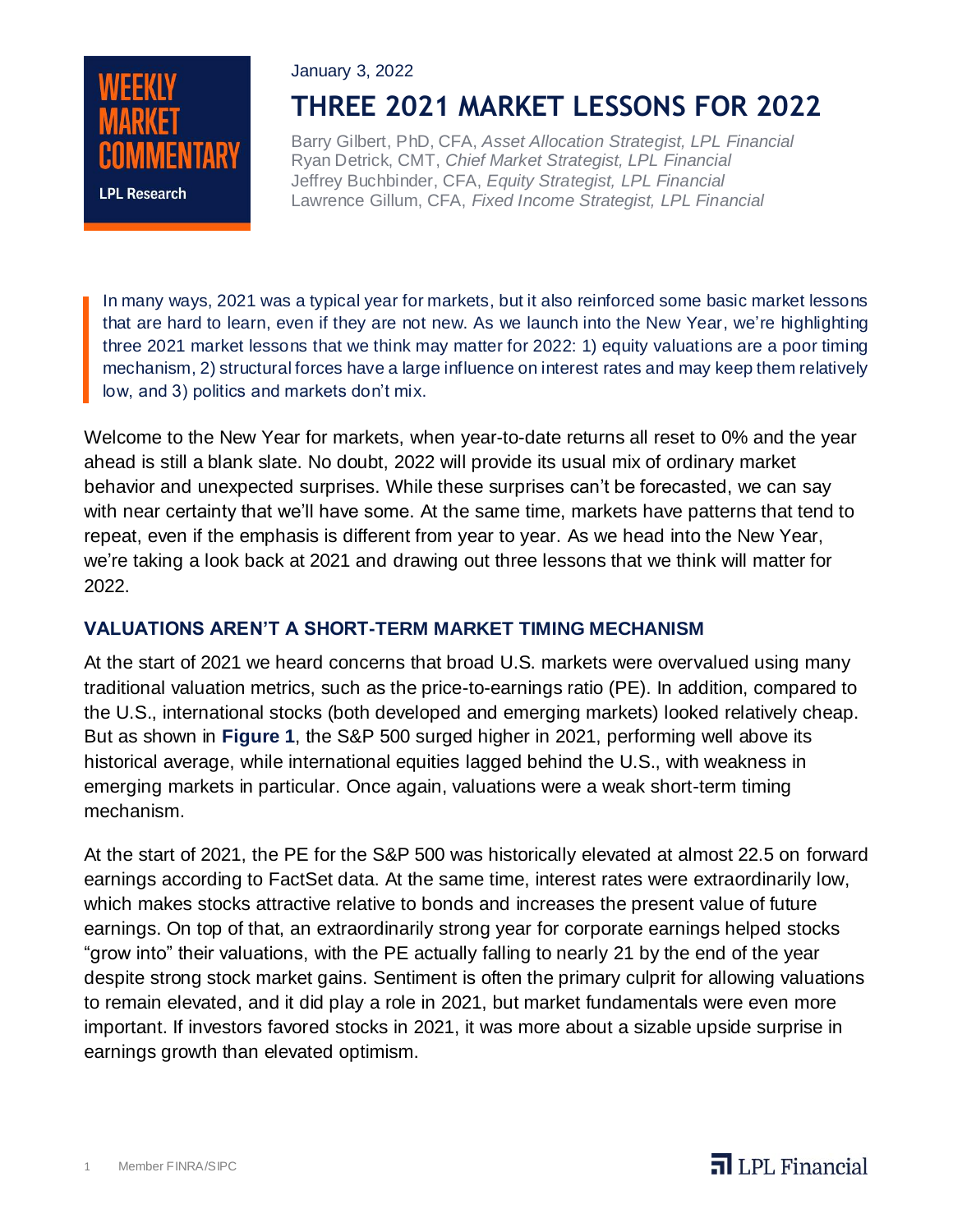## **WEEKLY MARKET COMMENTARY**



Past performance is no guarantee of future returns.

The underperformance by international equities this year, which may have surprised some, also reminds us that valuations are not a timing tool. International stocks have been more attractively valued than U.S. stocks for quite some time and yet, they've underperformed consistently for over a decade. We believe valuations should be used in combination with technical analysis, which helps measure both sentiment and captures collective market wisdom, to help inform investment decisions. Signals from the charts have helped us side-step some of that performance drag. Also, keep in mind that Europe and Japan are more valueoriented markets than the U.S., so growth-style leadership here at home makes it very difficult for these international markets to keep up.

We continue to favor the U.S. over developed international markets for 2022 because of the relatively healthier U.S. economic growth outlook and strong U.S. dollar, but international equities may become increasingly attractive as COVID-19 restrictions are removed globally.

### **STRUCTURAL FORCES CONTINUE TO WEIGH ON INTEREST RATES**

If someone had told you at the start of 2021 that inflation (as measured by the Consumer Price Index) would be up close to 7% over the year while real gross domestic product (GDP) would grow near 5.5% and asked you where the 10-year Treasury yield would be at the end of the year, most market experts would likely guess well above the approximately 1.50% where we ended the year.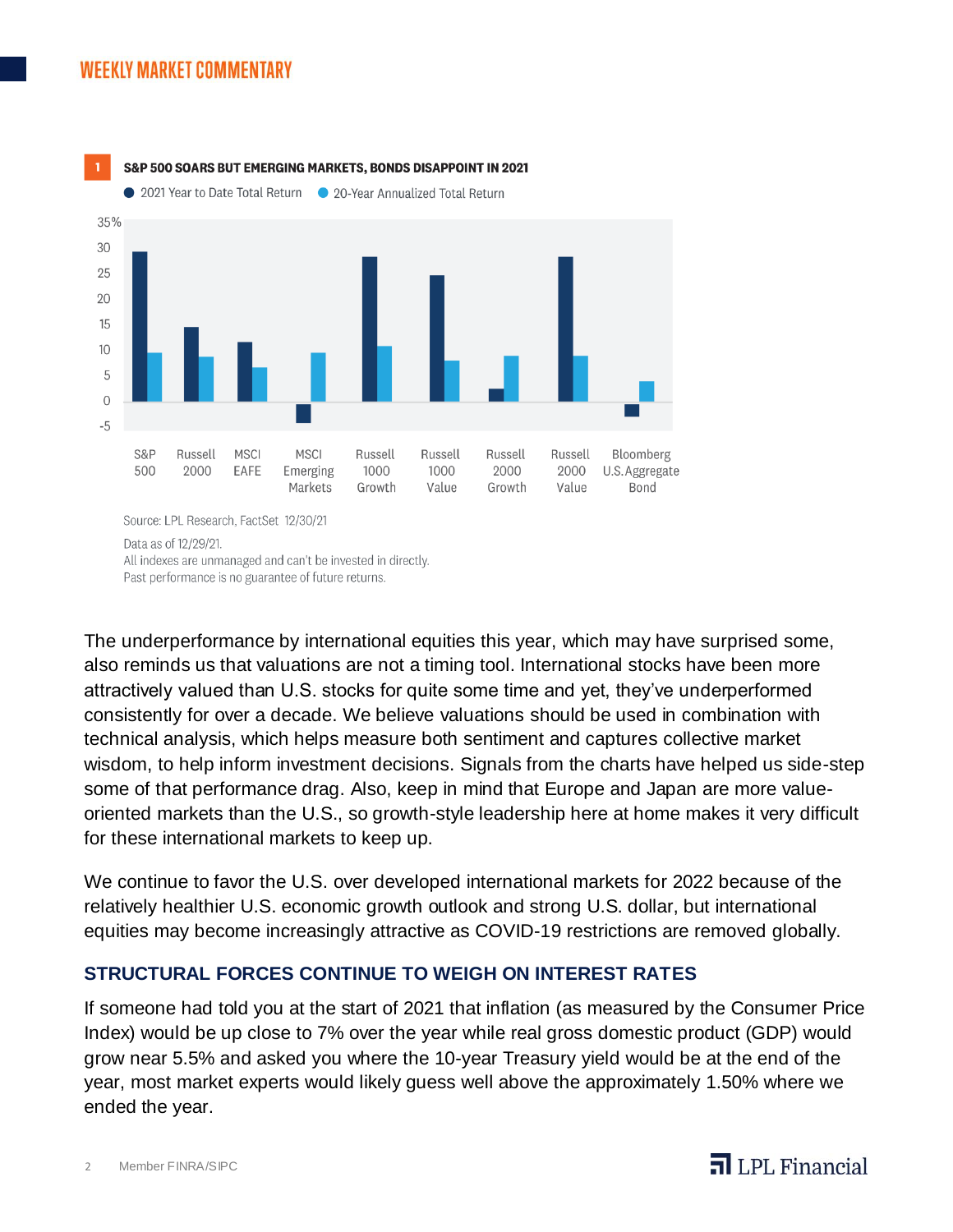It's true 2021, by many accounts, wasn't a very good year for core fixed income investors although that was largely to be expected. Coming into the year, interest rates were still amongst the lowest they have ever been and we thought they were headed higher—and they did. As such, returns for core fixed income investors, as measured by the Bloomberg U.S. Aggregate Bond Index, were negative for the year for only the fourth time in the index's history dating back to 1976.

However, after a 70 basis point (0.70%) increase in the 10-year Treasury yield by mid-March, which led to one of the worst starts to the year ever for core bonds, yields have largely remained range bound. One of the main reasons interest rates have stayed as low as they have this year was the amount of foreign interest in our markets. Despite relatively low yields in the U.S., many foreign investors are still better off investing in U.S. fixed income markets. With approximately \$13 trillion in negative yielding debt globally (it's still crazy to think that you have to pay a country/company to own its debt), even modestly positive yielding debt is an attractive option. This has certainly helped keep interest rates from moving significantly higher—a likely headwind to higher rates in 2022 as well.

So what is the key takeaway from 2021? Despite increased inflationary pressures not seen since the 1980s (when 10-year Treasury yields averaged over 10% for the decade), there is still a huge global demand for safety, income, and liquidity in portfolios and that has kept interest rates (and spreads) from moving much higher. While yields for U.S. core fixed income may seem low, the role it plays in portfolios is still an important one.

### **POLITICS AND INVESTING DON'T MIX**

This is one lesson we likely knew before the year began, but 2021 provided another strong example of why politics and investing don't mix, both for broad markets and for the market impact of more specific policy.

For example, when President Biden was elected, one of the sectors most expected to suffer was traditional energy. The bear case for energy was that Democratic policies towards fracking and the fossil fuels industry would further harm one of the worst performing sectors over the past decade. In contrast, the solar industry was expected to benefit from an acceleration towards renewable and clean energy sources.

Well, what happened? The complete opposite. The S&P 500 Energy Sector was by far the top performing sector of the year, up more than 50%, while the MAC Global Solar Energy Index, a basket of stocks focused on solar energy, fell nearly 30%. And this isn't the only time in recent history we have seen the energy sector returns upend traditional thinking. When President Trump was elected back in 2016, the two consensus sector winners from his presidency were expected to be energy and financials due to deregulation. However, from the date of the 2016

# $\overline{\mathbf{d}}$  LPL Financial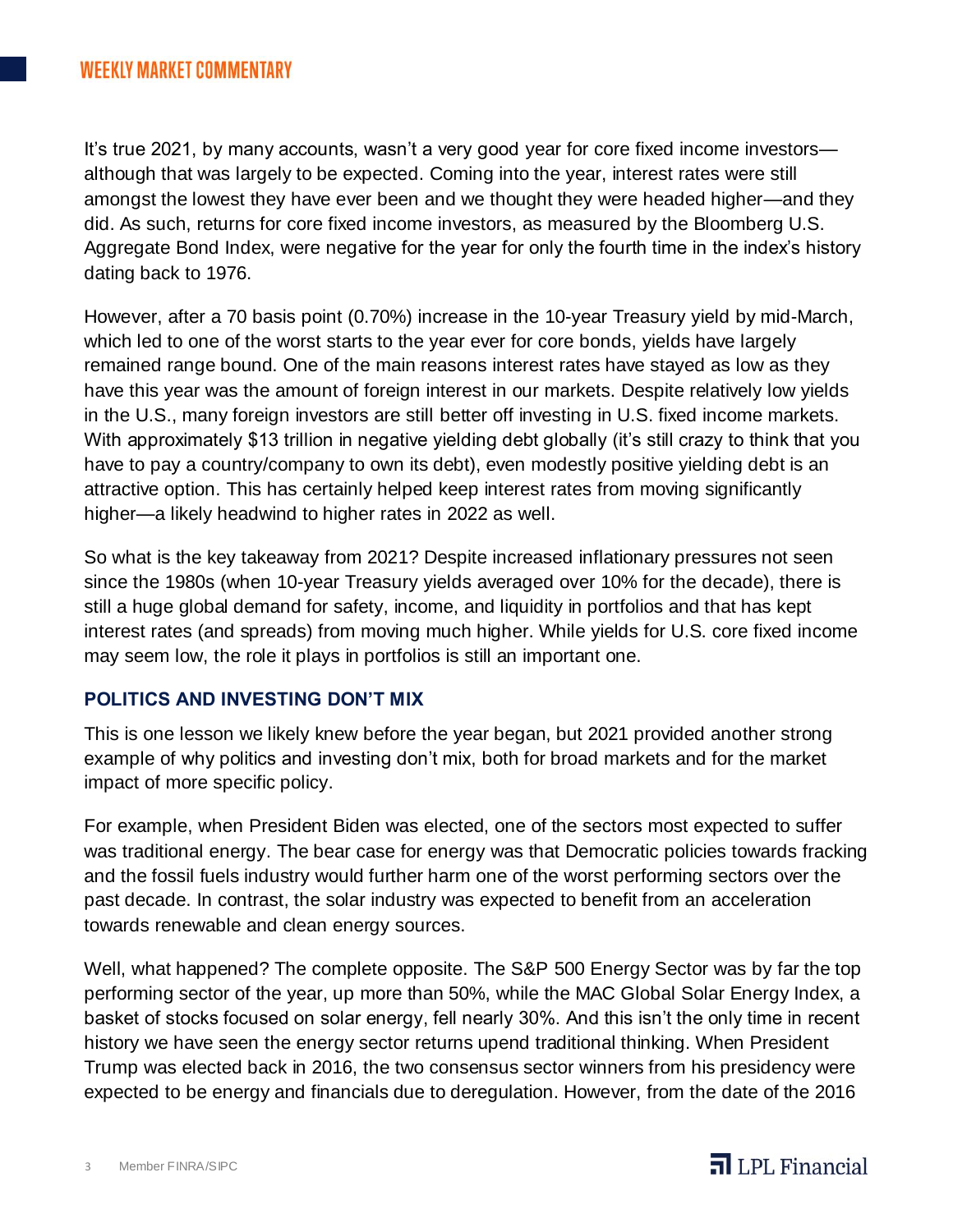Presidential election to the 2020 election, energy stocks were cut in half while the financials sector returned less than half that of the broader market. Forecasters had the policy right and the business impact was generally as expected, but nevertheless it seemed small from a pure market perspective compared to other drivers influencing sector returns.

Speaking more broadly, stocks have done extremely well over the past decade, with little regard or correlation to which party has held the White House or Congress, and we believe investors would do well to remember that in 2022 as midterm elections begin to dominate the news cycle. It's not that policy prognostications are incorrect or that policy doesn't matter. Rather, when it comes to markets there are larger economic forces in play that typically matter a lot more.

#### **WHAT LIES AHEAD IN 2022**

We do not expect 2022 to simply be a repeat of 2021. We've moved further toward the middle of the economic cycle, inflation is likely to decrease rather than increase, and economic momentum will probably slow. But perhaps most importantly, the policy support from central banks and governments that have helped global economies bridge the economic fissures left by COVID-19 will likely begin to fade, leaving the economy to stand increasingly on its own two feet while putting more emphasis on the aggregate decisions of businesses and households. (For a broad overview of our expectations for 2022, see our *[Outlook 2022: Passing the Baton](https://www.lpl.com/news-media/research-insights/lpl-financial-research-outlook-2022.html)*.) But for all the differences, we expect some important lessons learned in 2021 to matter in 2022, and as the year evolves we'll continue to monitor and share the market signals that will help shape the market environment in the New Year.